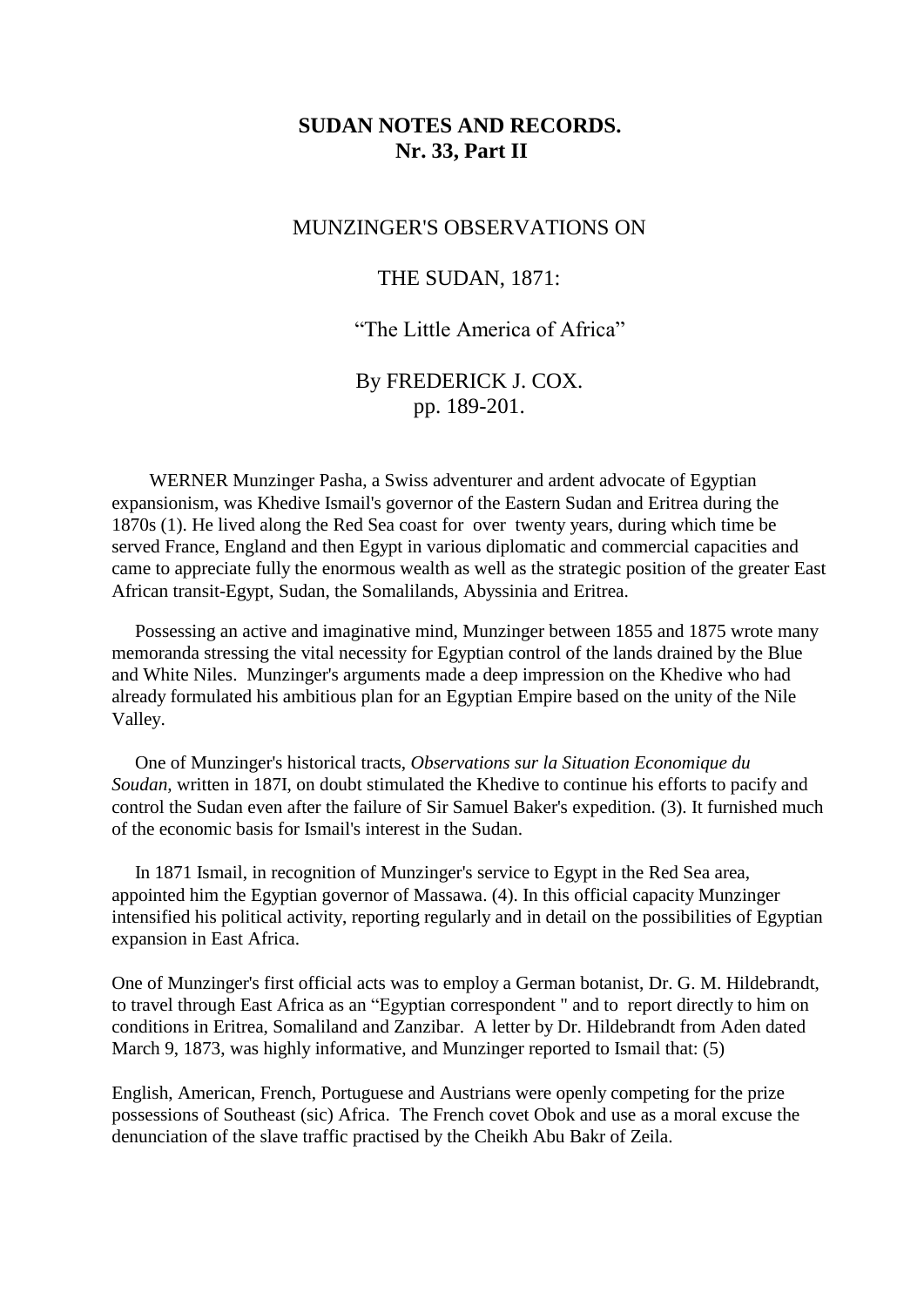The German " correspondent " recommended that Egypt, because of the existing confusion in East Africa, should consolidate her possessions on the Somaliland coast by acquiring the port of Berbera, which could easily be fortified and defended. The Khedive, pleased with Hildebrandt's information, authorised his employment as Munzinger's official agent. (6)

 Munzinger used much of Dr. Hildebrandt's data as a basis for his own recommendations to Ismail on the acquisition of Berbera and Aussa. Later these same recommendations influenced the Khedive to order the conquest of Harar by Rauf Pacha, the reconnaissance of Zeila and Tajurah by Mitchell, and the expedition to the Juba river by MacKillop and Long. (7). These military actions were intended to give Egypt the possession of the Somaliland triangle, which Munzinger defined in his *Rapport sur Berbéra: (8)*

 Somaliland forms an enormous triangle facing the Indian Ocean and the Gulf of Aden on two sides: an imaginary line from Juba to Tadjourah forms the third side. The movements mentioned above formed part of Ismail's grand design to outflank Abyssinia and thus insure Egyptian control via the East African littoral of the vital Nile waterway.

 Munzinger spent the next three years as both administrator and a military officer engaged in the execution of the Khedive's East African plans. In 1872 Ismail ordered his governor-general to initiate the flanking movement on Abyssinia through the land of the people known as the Bogos centering about Keren in Eritrea, Munzinger had previously persuaded the Khedive that the time was propitious for the occupation of this territory which Ismail desired as a strategic hinterland for his Red Sea port of Massawa.

 Bogos was then a disputed territory of approximately 10,000 inhabitants lying between Egypt and Abyssinia and claimed by both countries. In June Munzinger left Massawa with a force of twelve hundred Egyptian soldiers and occupied Keren with little opposition. When King John of Abyssinia protested, Ismail asserted that the land of Bogos had belonged to Egypt since the time of Muhammad Ali and now belonged to Egypt by right of occupation.(9).

 King John could do no more than register his protest for the record, for unaided by the European Powers he was helpless. Khedive Ismail disregarded the Abyssinian protest and annexed the land of the Bogos, Munzinger becoming the military governor of the province. (10)

 The acquisition of the land of Bogos was Ismail's first step towards controlling all the land in East Africa lying near the headwaters of the Blue Nile. However, it appears that in 1872 the Khedive did not wish to conquer Abyssinia, but merely desired to insure Egypt's control of the tributaries of the Nile river system. Richard Beardsley, the American Consul-General in Cairo, grasped Ismail's intent when he wrote to the American Secretary of State: (11)

 To reach Massowah by rail the territory of Bogos must be crossed; it thus appears that the occupation of Bogos by the Egyptian government looked towards the completion of the railroad system of Egypt rather than to the invasion of Abyssinia, and was a preliminary step towards bringing all the territory tributary to the Upper Nile within the pale of Egyptian authority. . . .

 Following the conquest of the land of the Bogos, General Charles Pomeroy Stone, the American Chief of Staff of Ismail's army, dispatched a confidential memorandum to Munzinger in which he stated that in order to complete the Egyptian control of all the territory from the land of Gallas to the Red Sea, the next move should be the acquisition of Aussa.(12). By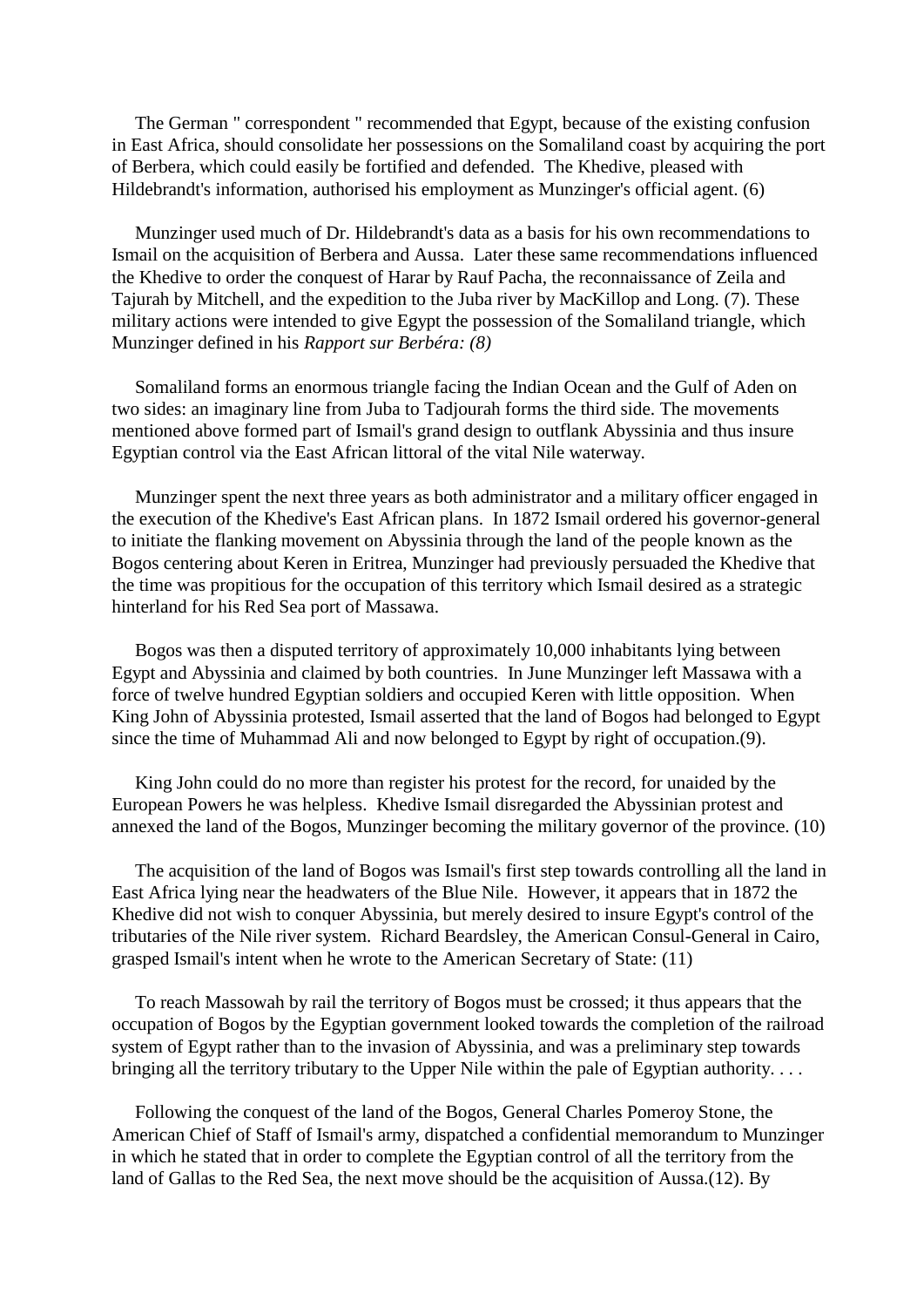occupying Aussa in 1875 Munzinger, achieved this objective and not only prevented French designs on Obok but completed the Egyptian control of the entire Red Sea coast of Eritrea as far as the Gulf of Aden. (13)

 Thus Ismail's East African Empire became a reality in 1875-- a reality that was very disturbing to the major European colonial powers. However, the Khedive's leitmotiv was the control of the Blue and White Niles and their tributaries. The occupation of Keren, Harar, Aussa, Zeila and Berbera were a necessary complement to the creation of the Khedive's Central African Empire, centering on Khartoum.

 Munzinger's military accomplishments in East Africa and ability to write persuasive memoranda served as a prelude to Ismail's Sudanese campaigns. (14). No one realised the crucial importance of the Sudan more than Munzinger himself, for as early as 1871 he had sent the Khedive his informative *Observations. (15)* Munzinger's memorandum, a composite of historical, geographical, economic and personal arguments for Egyptian control of the Sudan, is as follows:

#### *GENERAL OBSERVATIONS*

I beg to present some general observations about the economic situation of the Sudan, as the result of my own travels in that country; I cannot but point out that my views are fully confirmed by all those who have written on the same subject.

 Whoever has read Burckhardt's travels on the Nile, (16) fifty years ago, cannot but feel very glad that the Sudan has become a dependency of Egypt and regret only that Darfur has not had the same fortune. (17) Then it was a great peril and risk to pass Assouan and the Sudan was as isolated from the world as Waday is now; in our time there is peace and safety from Egypt to the Sobat and from Kordofan to the Red Sea.

 Trade and cultivation have largely increased, but that is not enough! With all its manifold and immense resources the Sudan imports and exports not what it ought to do by far. I will try to give an idea of its economic capacities and then examine causes preventing its full natural development.

To give a short resume of what I am going to explain, I will state that in the Sudan there is no dead desert. There is rain enough for any cultivation. There are rivers and torrents easy to be made use of for irrigation and navigation. The population is large and active-- over five millions. (18) The Sudan ought to be *one large cotton field. It* is the *key to Inner Africa!*

The Sudan between 21 and 10 degrees north latitude lies in the tropics and enjoys in every part very heavy summer rains. I have no statistical data about the quantity, but there is no doubt of its being considerable.

All of the Sudan-- I mean the country south from Korosko (19) --is inhabit able; there is not a tenth of it which could be called barren desert; two-thirds of the surface is cultivable; the rest is all pasturage. The soil everywhere is a rich alluvium, the first and finest deposits of Abyssinia. It must have been in olden times an immense marsh.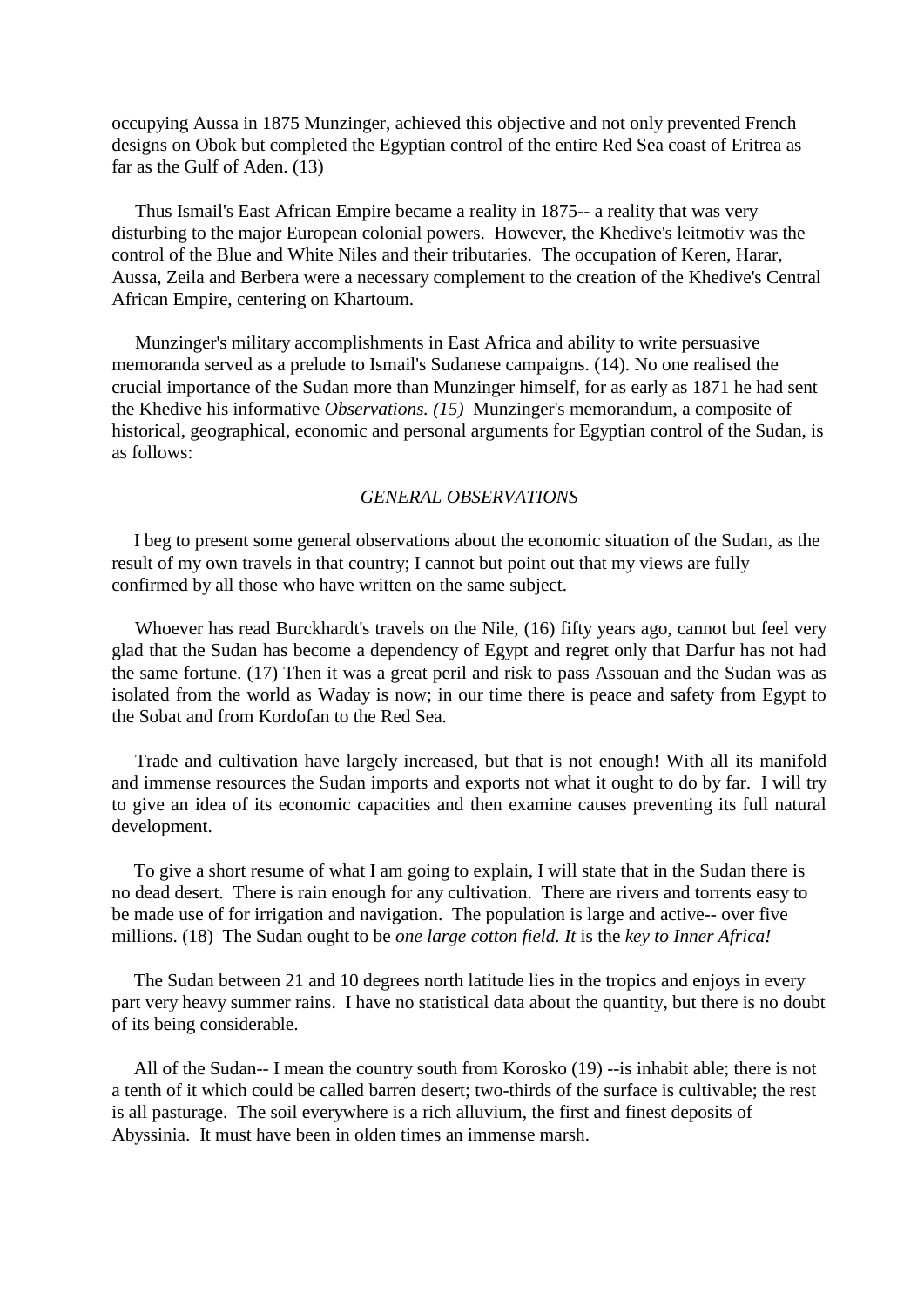The general character of the country is, in consequence, a large plain, interrupted at times by low ridges or isolated granite hills. The southeast and east alone are mountainous, being the continuation of the Abyssinian highland northwards, but even the hills are in no wise inferior to the plains, possessing large plateaux and being all covered with grass and trees. Only a small portion of the cultivable ground is cleared; the rest is covered by virgin forest or prairie, *overrun by immense herds of cattle.*

 From the preceding remarks it is evident that the inhabitants of the Sudan are mostly nomads, about 75 per cent, -- but most of them cultivate just enough for their living. I think there is no exaggeration if I estimate the people of all the Egyptian Sudan at five millions at least, not including the White Nile people above the 12th parallel, north latitude.

 My estimation is based on a very long experience in nearly all the provinces Taka alone, which is the least peopled district, contains about a million. (20) The people are a conglomeration of Arabs and Negroes. From ancient times the immigration from Arabia has been very large, their descendants keeping generally to the valleys as the Djalin, Shukria, etc.

 But now the current comes from Darfur and Waday, whence new settlers pour in daily; these are the so-called Tagruri, a very hard working, vigorous people. There will be *an immense immigration from Central Africa from the south* as soon as the frontiers receive a liberal government. Another important race are the Bedowia-Beshari, Haddendoa, Beni Amer- speaking a quite original Caucasian language.

 The Sudanese people are generally a healthy, vigorous, simple, amiable and hospitable race of people; even the Arabs have lost their native fierceness in the Sudan. *The Sudanese are easy to govern* because they have enjoyed for a long period a sort of self-government, which it will be always wise to encourage and to ameliorate. I may mention that now, when there is no war and in absence of great epidemics, the population is rapidly increasing and will do so more when the government ameliorates the sanitary state of the towns; the country being generally not unhealthy.

The Sudan being in the tropics at an elevation of 1,000 to 3,000 feet above the sea and enjoying exuberant vegetation; intermittent fevers are common but generally not very dangerous. Much could be done for the towns by drainage and other sanitary measures. The most salubrious districts are Baraka, Haddendoa, Gedaref, and most parts of Kordofan, Meroe, Sennar and the Nile Valley below Khartoum as far as Dongola. Water is generally good.

A very important feature of the Sudan is the abundance of partly navigable rivers, forming a complete network all over the country, except in Kordofan, which is isolated and void of rivers. Some of them, as the two Niles, flow all the year round and are navigable; others, as the Rechad, Dinder, Atbara flow only during the rainy season for three or four months-- July to October-- and allow navigation only down the river-the current being too strong while ships or rafts going down the river are sold as timber advantageously in Egypt.

Another important feature is that all of these rivers flow through a flat country of plains; have low banks and are, in consequence, very easy to inundate during the rainy season in the summer. There is an immense quantity of water and mud which could be easily utilised. We see from the map that nearly every district has its own torrent: TAKA the Gach and Baraka;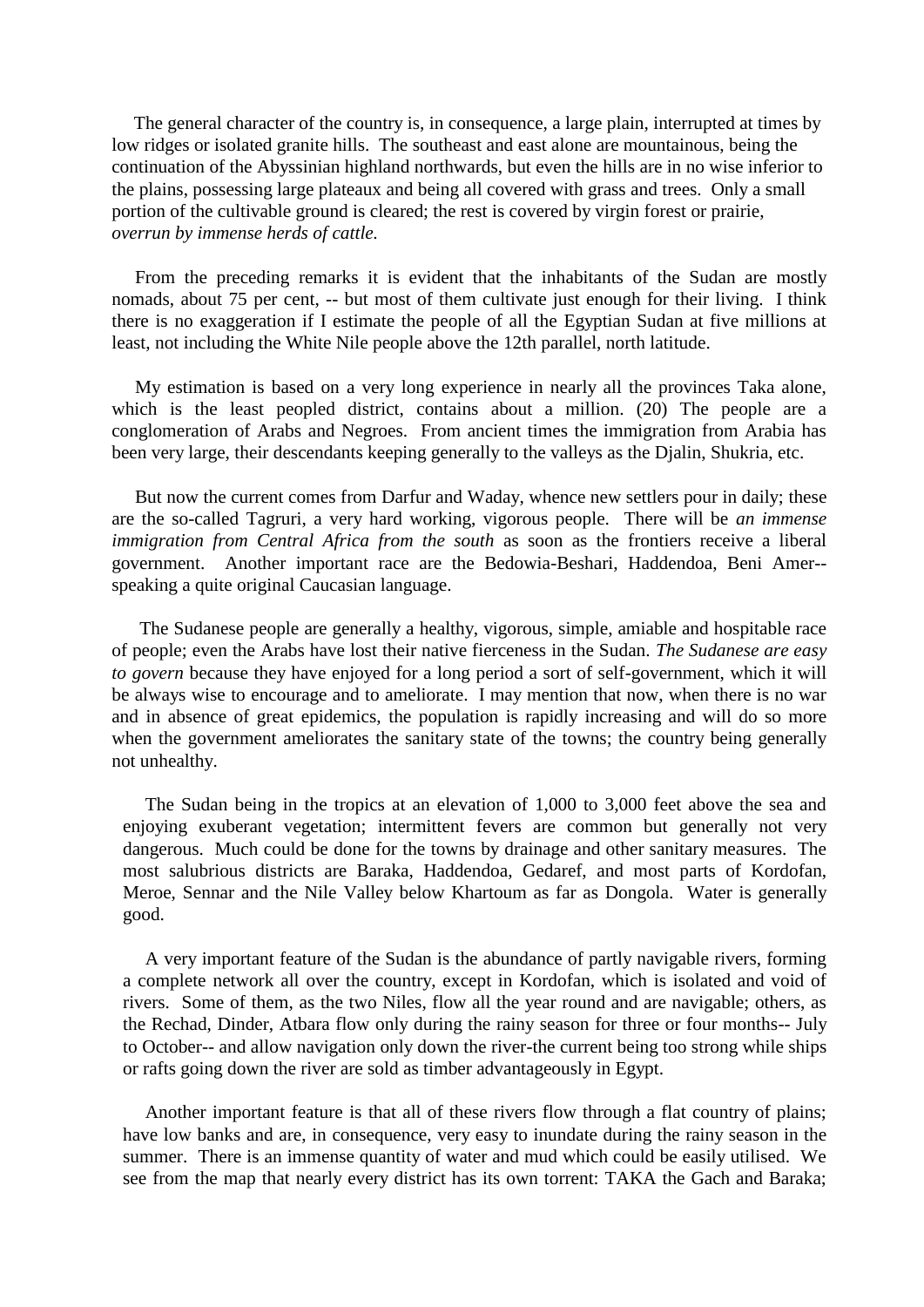KHARTOUM and BERBER the Nile; SENNAR the Blue Nile, Rachad and Dinder. The soil of Kordofan alone is too light to permit river formation.

If we want to give an idea of the different cantons that the Sudan consists of, we must abandon the official divisions which are well adapted to the government' s purposes but do not answer ours. Each of the cantons has very different climates and regions. The homogeneous districts are:

## *TERRITORIAL DIVISIONS*

1. The Blue Nile river land—the Sennar and the Nile land from Khartoum to Dongola. All of this country resembles very much that of Upper Egypt; strips of alluvium along the banks, inundation somewhat difficult, but irrigation made easy by water wheels. It is a narrow but well-peopled region, furnishing dura (holens), sesamum and wheat. The higher parts of Sennar-Fazugli and Burta-are rather hilly, rich in timber (acacias and ebony) and in gold mines.

2. . The Delta regions of Gesira and Meroe; the first between the Blue and White Nile; the second between the Nile and the Atbara. They show very rich alluvial soil and the parts are easily inundated but even without inundation they receive enough rain to allow for some cultivation. However they are not made use of for cultivation but are employed as excellent pasturage land and are full of fine cattle. A large portion of these deltas is covered by thick Mimosa forest. Meroe was quite famous in ancient times, but is now quite a wilderness. The Atbara which borders the region on the east has banks too high to allow for inundation, but it can be used for navigation and might perhaps in some places by canals be forced to overflow the lands of Meroe on the right bank and Taka on the left bank.

3. Kordofan is a country in itself, separated from the Nile by a sort of desert. To the south, Kordofan includes the fertile hilly lands of Degelé and Dar Nubia and stretches its immense plains as far as Bahr el Ghazal. Kordofan proper has a light soil and produces only dukha, a sort of millet. It is encircled by large forests of gum of superior quality and by immense prairies to the north and south inhabited b numerous nomads. Gums, hides, ghee and ostrich feathers are its chief export, articles. The southern part of Kordofan is much superior in the quality of the soil, but less peopled.

4. The river land between the Nile, Dinder and Rechad and that of the Gach (Taka) are perhaps the richest parts of the Sudan. They consist entirely of rich alluvial soil. The first part of the river land between the Nile and the Rachad has been little disturbed. It includes prairies and forests, peopled only by cattle-breeding nomads. Man has done nothing for the region and yet the rains are heavy, the soil is superior and the rivers, being large, carry immense quantities of water which could be brought over the plains without any great exertion.

The case of Gach (Taka) is somewhat different. The same fertility, but much more care is bestowed on it. It is one long valley, 60 miles long and 6 to 15 miles broad, all inundated from July to September. Below Kassala, the capital of this district, it contains more than half a million feddans of alluvium, easy to inundate when all Egypt has only ?---?? millions of feddans to plant cotton. (21) Part of the Gach area has always been cultivated with dura, perhaps one-fourth. There is no ploughing or any work other than sowing and harvesting, all done in four months and producing so much, that the people often do not know where to sell it.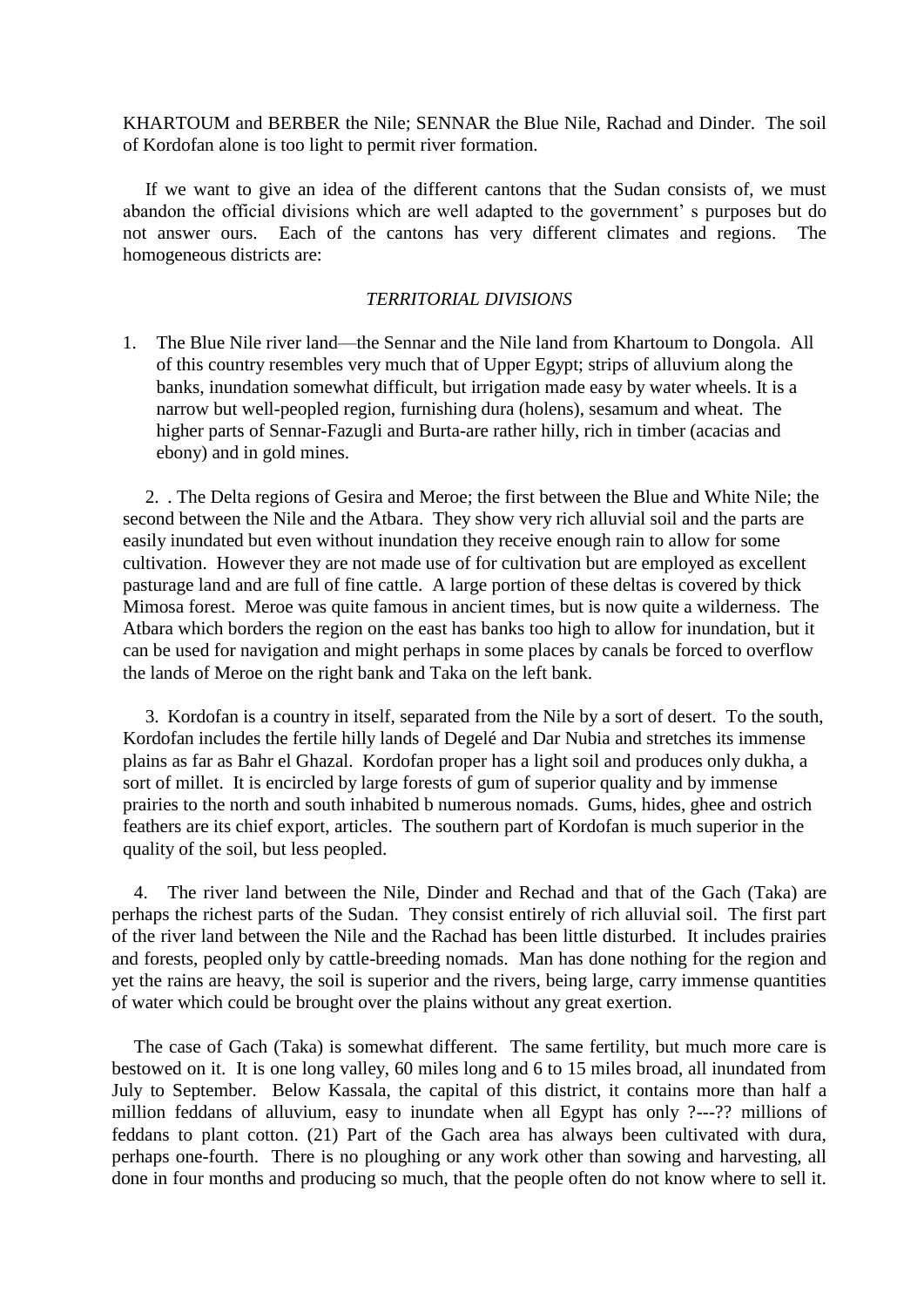If one desires to enlarge the cultivated area, one simply continues about forty miles higher up the river as far as Elit and in this area together with the country of Algeden and Sabderat, a million feddans could be easily cultivated, all fertile and having rain and inundation at the same time.

This valley is essentially a cotton country and waiting only for a little encouragement to develop its natural resources. Moreover there is all the land between Setit and Gach, Samuel Baker's hunting ground, with immense plains. The valley of the Baraka, which is little inferior to the Gach, and the hill land of Algeden, already produces good cotton without inundation. If we look at the southern frontiers of Taka we find the immense plateau of the Kunamas between Gach and Taccase of a most extraordinary fertility.

5. Gedaref is a sort of oasis, with undulated ground, separated from the Atbara and the Gach by plains covered with forest but deprived of water. The inhabited part of the country is covered with hundreds of villages and highly cultivated with dura and some cotton, all grown by use of rain water only. The Atbara lies too low to be made use of for inundation. This oasis is surrounded by immense forests of gum of the inferior quality known as Sowakry. The production of the district in grain is so extraordinary that all of it can never be used. The cotton is just fair. The cultivable country extends as far as Gallabat with very large settlements of Arabs and Tagruris, all cultivators.

6. The country between the Gach. Atbara and the mountain chains to the Red Sea from 15 to 19 degrees north latitude contains several large torrents. The tributaries of the Baraka, Gach and Atbara bring much water and mud. There are many low areas on their banks, apt to be inundated, but the general aspect of the country is hilly and inviting for cattle breeding which is carried on by the large tribes of the Haddendoa, Beni-Amer and the Besharin.

## *AGRICULTURAL PRODUCTS*

It follows from the preceding remark s that the chief products of cultivation in the Sudan are dura, dukha and sesamum. The isolated position of the Sudan is the cause that more is not produced than is necessary for immediate consumption, for the least effort always gives abundance. The greatest amount of cultivation takes place during the summer rainy seasons. Along the banks of the Nile and the Atbara, irrigation is conducted by water, wheels known as sakias.

In Taka there is inundation produced by primitive dam works. Cotton grows anywhere. Its quality depends of course on the quantity of water it receives. The best areas for cotton growing would certainly be where inundation is possible, leaving the rest for I grain. There is at present little cotton grown for export. Much is grown and spun and woven in the country.

During the American Secession War, the Sudan and especially Gedaref, sent a great deal of cotton together with seed to Egypt. . . . I now in no wise exaggerate when I state my firm opinion *the Sudan, properly managed, will together with Egypt, produce as much cotton as America.* The province of Taka alone could furnish more than three million Cw and the Red Sea coast is still available which could grow easily 200,000 feddans. I mention here that the Sudan cotton plant, unlike the Egyptian, lives for five years, thus sparing considerable labour...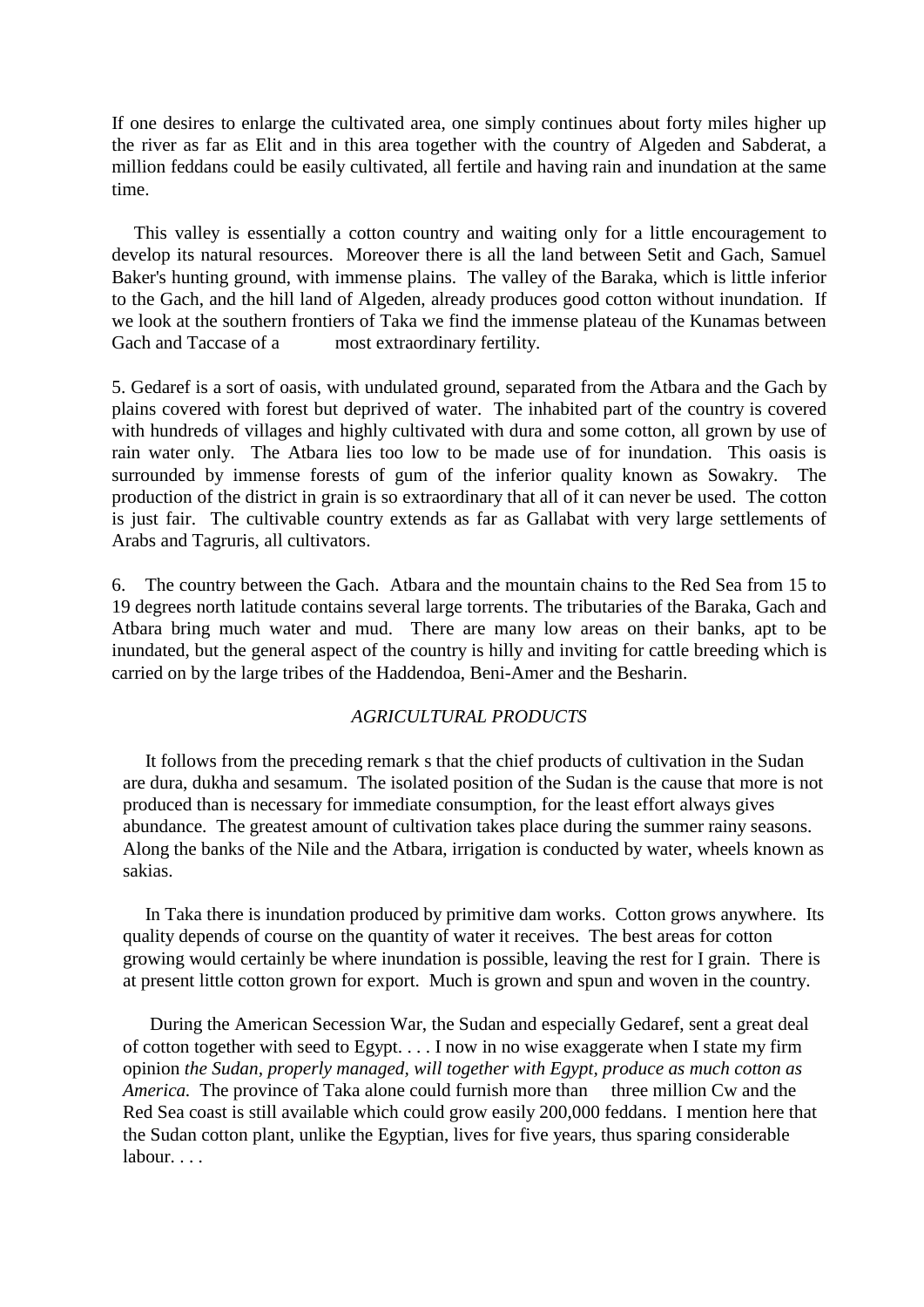In the present state of the Sudan, cattle breeding is much more frequent than farming. Cows, sheep, camels, horses are of a very fine breed. A cow or bullock costs no more than two pounds. Sheep have coarse wool, easily shorn, and the camels are the best in the world for riding or carrying. I can, of course, give no estimate of the quantity of *cattle* but they *count by the millions.*

There is a great deal of export of hides, but the difficult means of transport forbids the extension of this trade from the remote provinces of the Sudan. The most important natural products of the Sudan are GUM, especially from Gedaref and Kordofan, IVORY, OSTRICH FEATHERS, TIMBER and GOLD.

### *TRANSPORTATION AND COMMUNICATIONS*

To understand thoroughly the importance of the Sudan, it must not be forgotten that by means of the Nile it is the *door leading to an entire continent* to the South, East and West, being the *natural outlet of trade* for the Nile lands, for half of Abyssinia and the Galla country, and for Darfur and Waday.

As for Abyssinia and Galla, the Red Sea coast may be nearer but the route crosses many mountains so that the long route down the Nile is in reality by far the shortest. (22) The chronic revolution, moreover, under which Abyssinia suffers is not apt to encourage trade and even now a large portion of the commerce comes down to Metamma.

There is the water road by the Blue Nile as far as Roseires and from there a few days' travel brings the merchant to the heart of the Galla country which produces coffee, musk, wax and gold in large quantities. Unfortunately the road from Fazugli on the Blue Nile to the Gallas is closed. The frontier tribes are fighting so much that trade is quite destroyed.

A remarkable instance of this state of affairs is that at Fazugli, a few days' journey from the coffee hills, where 120 Ibs. are sold for one dollar, traders buy coffee brought from Metamma by a circuitous road of twenty days at 5 Ibs. for one dollar. But in the future, if our boundaries are well looked after, the Northern Galla trade must come down to Roseires and the Southern Galla trade by the navigable Sobat to Khartoum.

It is not necessary to explain here the importance of the White Nile. Speke and Baker have put that beyond doubt.(23) *The natural route of trade will always be Egypt. I* do not think that the government will be obligated to interfere much in those remote parts except to protect the natives against adventurers. The essential thing is to organise and to utilise well what we have already, and to win by justice the confidence of the wild tribes beyond our frontiers.

In résumé, we find the Sudan with an immense area capable of feeding thrice its population and of growing any kind of grain and especially cotton. It is the natural channel of trade for all Central Africa-a *little America*-- promising much but doing little, without any extraordinary export or import; imperfectly developed despite its many navigable rivers.

If we look for the reason for this anomaly there can be not the least doubt that it is because of the lack of a link between Wadi Haifa and Shendy, where cataracts interrupt navigation and the Nile makes two enormous turns to the east and to the west. (24) What the printing press did for civilisation making possible free intercourse and exchange of ideas, so the case of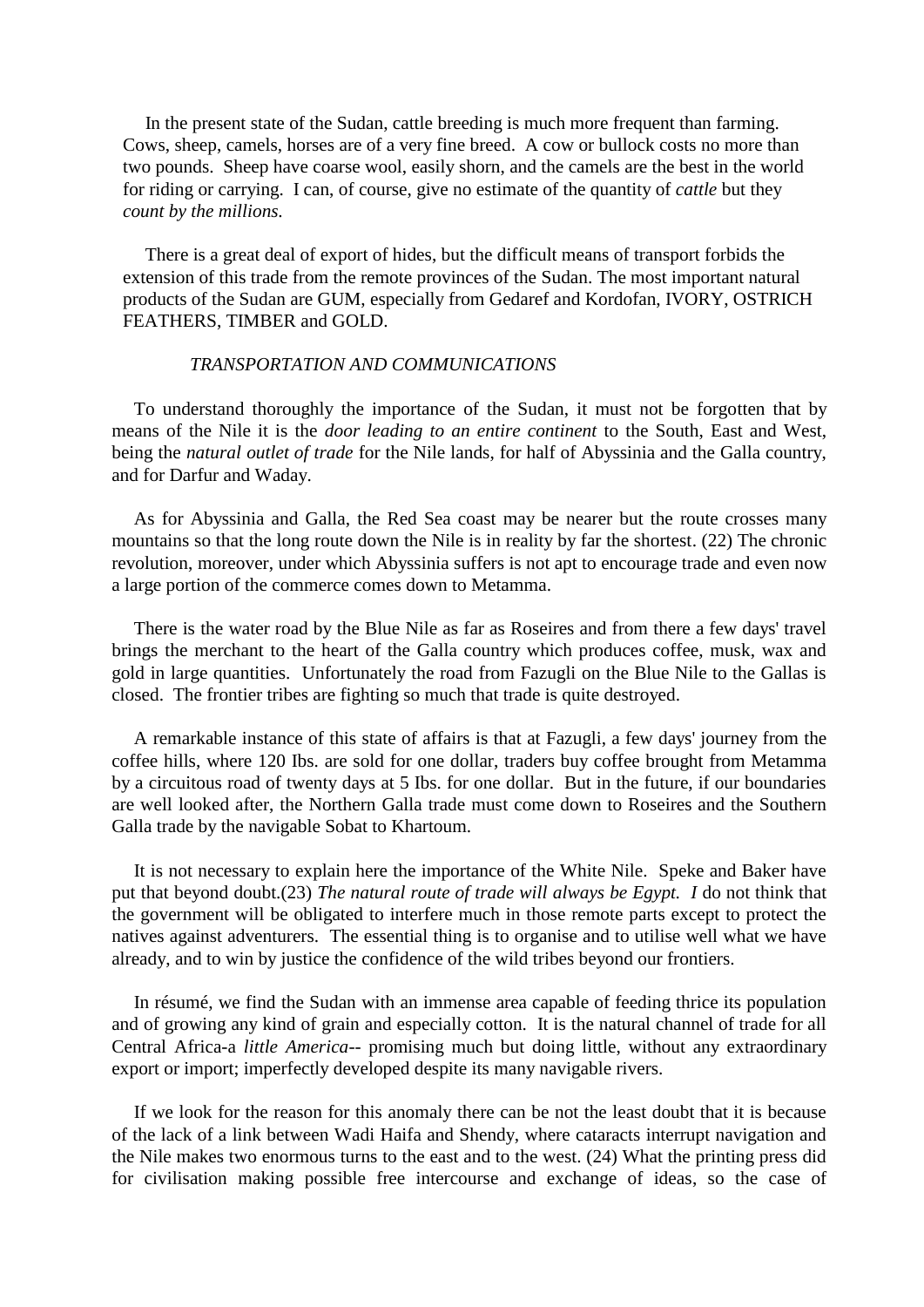communication does for the business world. Together they are the arteries of Nations. As long as they are dormant, all the resources of the Sudan or any other country will be dead.

We may try to promote its welfare by a wise administration but the result will always be negligible, whereas when we give to it the proper means of communication, the result is enormous. With communications, the Sudan will become in a short time a second Egypt.

The only way of doing this is, I think, to create a wise combination of railroads with Nile steam navigation. Then a continent long unexplored and never turned to profit, dreaming under the ban of isolation, will awaken and transport her wealth to the doors of Egypt. The execution of this plan would present slight physical difficulties with the exception of the supposed absence of coal fields in the Sudan.

But if coal cannot be found, we must take into consideration that the banks of all the Sudanese rivers are covered by immense forests of excellent wood which it would be easy to bring to the railroad stations in ships or rafts. An economical method of cutting will prevent destruction and at the same time make room for new cotton plantations.

I pause a moment to examine which roads trade will naturally follow: Let us suppose a railway from Wadi Haifa to Metamma opposite Shendy, to be connected afterwards with the great Egyptian railway. But for the present, the water-road from Assousan to Wadi Haifa would answer the same purpose. To reach this line, trade will necessarily take the following routes:

- 1. Darfur to the Nile by caravan.
- *2.* Kordofan to the Nile, north of Khartoum in the same manner.
- *3.* The White and Blue Nile river country-Sennar, Galla, Amhara, Dinder and Rachad to the Metamma (Shendy)-by water route.
- 4. Gedaref and Gallabat to the Blue Nile by caravan at Abou Haraz and then down the Nile or by sending rafts and boats down the Atbara during high water. Taka will follow the same route.

If a railway is established great care must be taken to organise the land and water transport of these different regions. A complete service, a connecting **railway**, river steamers and camel transport should be created. To build railways without providing for its feeders would be like having Universities without primary schools.

Drawing nearer to the Sudan in such a manner would be most beneficial to the Egyptian government. In the past, the Sudan was governed by military men; in the future, the governorgeneral will be chiefly concerned with agriculture, public works and education, which will be a decided improvement. If the Sudan becomes easily accessible, industrious men will not be afraid of going to a country where prosperity awaits them, and where the government n protect them. Thus *the Sudan will become a regular province of Egypt* and not a hopeless and useless outpost which it is now.

For the Inner Sudan, the consequences will be endless. The distance will be shortened by months. I say months because it is not only the distance itself which forbids trade but the difficulties in finding at ten different places camels and guides to proceed with. The progress southwards will become much easier when the beginning is from Khartoum instead of Cairo.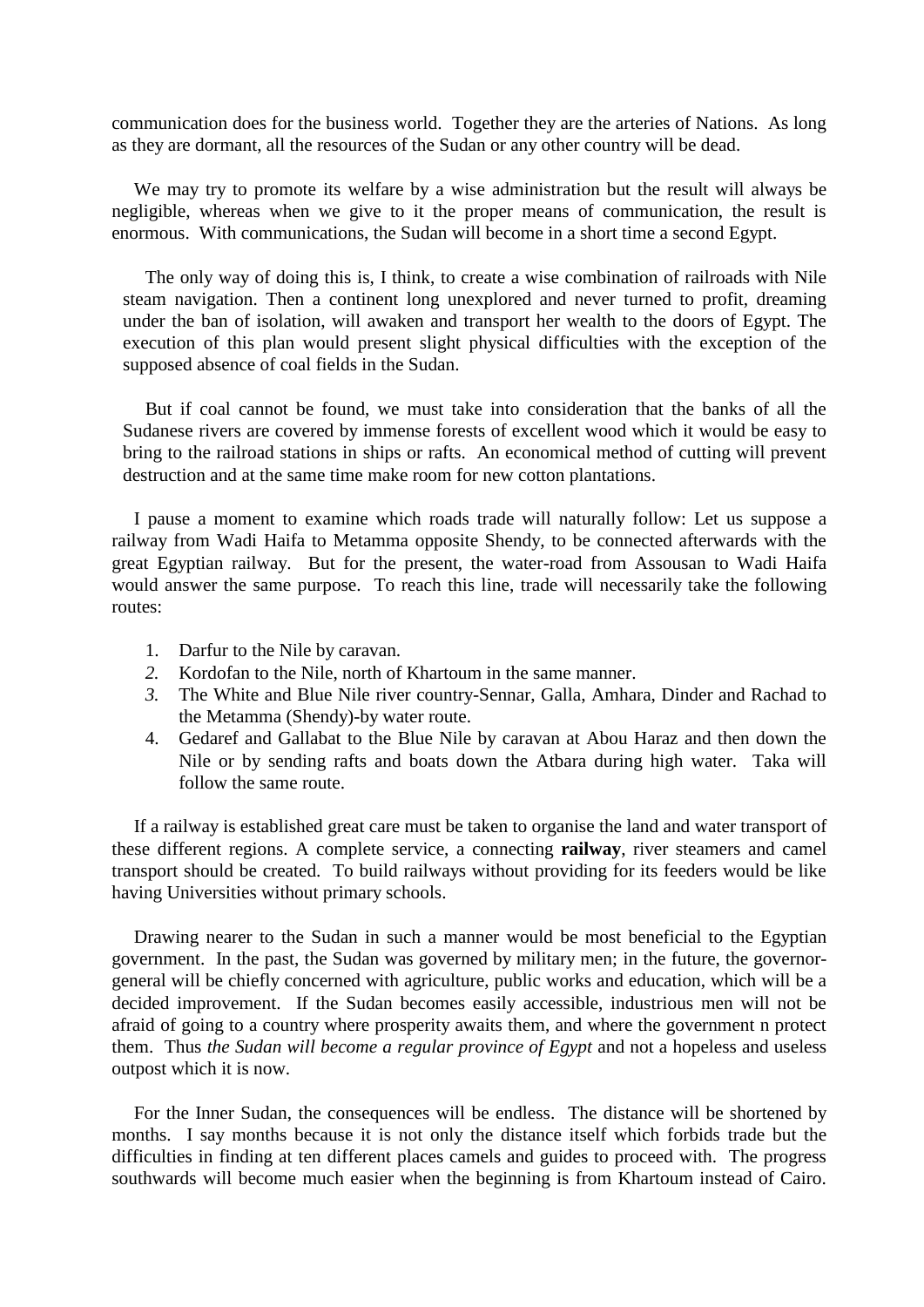How could a racehorse brought from afar in a hurry, he raced with advantage? The racehorse is civilisation and it will sooner or later run all over Africa, but it must have a solid base in the Sudan before it starts for Central Africa.

The trans-Atlantic (sic) railway has attracted the admiration of all the civilised world. The railway from the Nile to the Nile, bridging over the desert of Nubia between Egypt and the Sudan will bring Khartoum to a few days distance from Cairo, will not be less admirable and perhaps more profitable. I cannot but fervently hope that His Royal Highness will not hesitate to add all the reforms effected in Egypt in the *peaceful conquest* of the Sudan.

> W. Munzinger, C.N. Governor of Massaoua.

July 31, 1871.

There is no doubt that Munzinger's account f the economic wealth of the Sudan and of the strategic necessity for Egyptian control encouraged the continuance of the Sudan Quest even after Sir Samuel Baker's fiasco. It led, indirectly, to the appointment and mission of Colonel Charles Gordon in the Equatorial Provinces. It gave Ismail a keen insight into the riches of the Sudan and provided the Egyptian *raison d'être* for the economic and political unity of the Nile Valley.

It led Ismail to take extreme measures in order to pacify and control the Sudan during the third quarter of the 19th century, which incidentally, contributed to his own deposition as Khedive. Munzinger's *Observations* provide a convincing argument that the Sudan holds the "key to Inner Africa," and in his own words, would become in time the "Little America of Africa." *The Observations* have a decided twentieth century appeal.

*(Unfortunately for Munzinger's dreams modern scientific investigation has shown that the fertility of much of the Sudan is more apparent than real. Whilst many of his ideas now seem somewhat ludicrous, his plea for development through public works, education, etc., rather than by military occupation has been answered by the regime which followed that of the Egyptians.-Ed).*

#### Footnotes.

*(1) Polais d'Abdin, Periode Ismail, Archives Européennes,* " Correspondance Munzinger," dossier No. 73/5. Hereinafter cited as *Correspondance Munzinger.*

(2) Munzinger's opus, *Ostafrikanische Studien,* (Schaffhausen, 1864) was the result of ten years' study in the Eastern Sudan and along the Red Sea coast. The work was later translated into Italian and reprinted by the government press at Rome in 1890. According to Attilo Mori in his brief biography of Munzinger in the *Enciclopedia Italiana, XXIV, cp-cs, Ostafrikanische Studien* furnished the primary guide book for the later Italian occupation of Eritrea.

### *(3)Correspondance Munzinger.*

(4) An enlightening report on the weaknesses of the Abyssinian dynasty was sent to Ismail on January 14, 1689 while Munzinger was still acting as Agent for both Egypt and France at Massawa. See *Correspondance Munzinger.* Ismail appointed Munzinger governor of Massawa on April 6, 1871. Archives du Palais d'Abdin, doss. 73/1.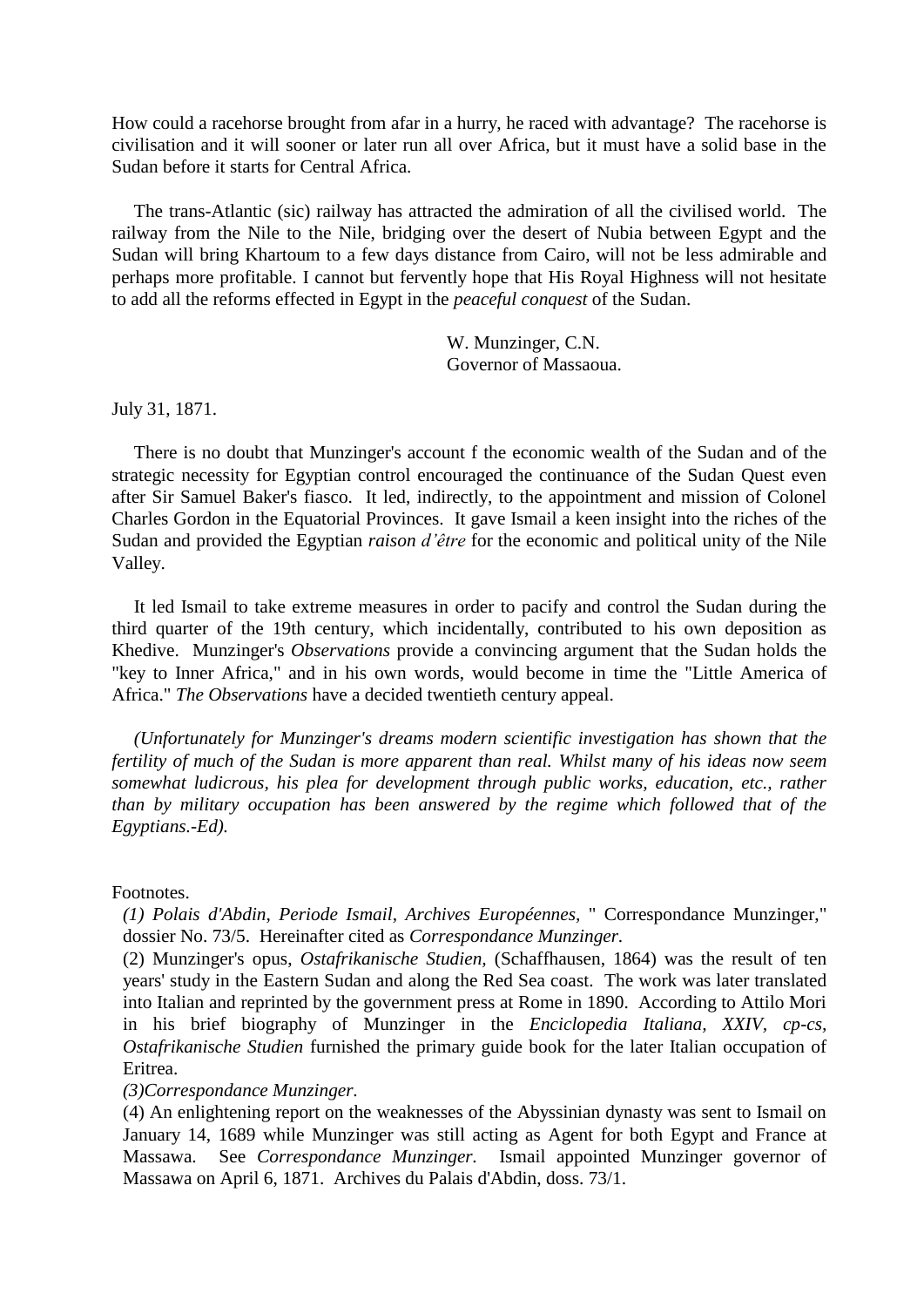*(5) Correspondance* Munzinger. Munzinger to Ismail, Kassala, April 26, 1873. Munzinger had previously reported in November 1872 that the French had established a coaling station at Obok, then the south-east tip of Eritrea. France claimed Obok since March 11, 1862 when the native chieftain of Obok had signed a treaty with the government giving the French the territorial concession.

*(6) Correspondance Munzinger.* Ismail to Munzinger, Constaninople, June 18, 1873. Ismail's exact words in his own handwriting were " je vous laisse libre de choisir I'un ou l'autre cas, comme de fixer la somme que vous jugerez convenable soit pour I'engagement du Docteur comme Correspondent ou comme employé du gouvernement." Munzinger commissioned Dr. Hildebrandt as a " correspondent " at a salary of 30 pounds per month.

(7) Both Mitchell and Long were American officers who entered the Khedivial army after the Civil War.

*(8) Correspondance Munzinger.* Munzinger to Ismail, Massawa, 1873.

*(9) Palais d'Abdin, Correspondance PolitiqueH Egypte, Archives Europeennes.* Roustan a de Rémusat, Cairo, September 9, 1872.

(10) General Stone, Ismail's American chief of Staff, divided the newly acquired territory of Bogos into four administrative provinces; Keren, Sawakin, Raheita and Kassala. Munzinger was appointed governor-general and including Massawa, the area comprised roughly the present territory of Eritrea. Munzinger controlled both the civil and military forces, administering the five provinces along the lines that General Stone had fashioned for the Empire of Ismail. For details see *Palais d'Abdin, Periode Ismail, Archives Européennes,* doss. 73/1, Stone to the Minister of War, February 9, 1873.

*(11) United States Consular Reports,* volume 7: *EGYPT.* Beardsley to Fish, dispatch No. 46, December 12, 1872.

*(12) Palais d'Abdin, Periode Ismail***,** *Archives Europeennes***,** doss. 73/1.

Stone to Munzinger, Cairo, November 30, 1872.

(13) See page 2, footnote No. 5.

(14) In April, 1873 Munzinger became the Egyptian governor of all the Eastern Sudan. He later lost his life fighting for Egypt in the disastrous Abyssinian campaign of 1875-76.

*(15) Correspondance Munzinger.* Munzinger dispatched four reports to Khedive Ismail in 1871. Besides his *Observations sur la Situation Economique du Soudan,* July 31, 1871, he wrote Quelques Observations sur le Mohafizi Massoua, May 25, 1871; *Quelques Observations sur un Aqueduc a Massoua,* May 27, 1871 and *Rapport sur Tokar et sa Cote,* September 18, 1871.

(16) See John Lewis Burckhurdt**,** *Travels in Nubia.* (London, 1819)

(17) The American Colonels Purdy, Prout and Mason of the Egyptian General Staff under General Stone as well as Romolo Gessi under orders of Colonel Gordon thoroughly explored Darfur and Kordofan and annexed these regions for Egypt between 1874 and 1876. See resume submitted by Stone to Ismail, Cairo, October 16, 1876, doss. 72/1, *Palais d'Abdin, Periode Ismail, Archives Européennes.*

(18) Egypt's population in 1870 was approximately the same.

(19) Korosko lies on the Nile just south of the Tropic of Cancer.

(20) Taka was a Sudanese Province due east of Khartum, its lands being drained by the Atbara and Gash rivers, Kassala was its capital city. Muhammad Mukhtar

of the Egyptian General Staff travelled throughout Taka between 1878 and 1880.

(21) Munzinger left this space blank as he had no statistics for Egypt proper. The

approximate figure was four and one-half million feddans of cultivable land.

(22) This statement reveals clearly the *raison d'etre* of Ismail's brilliant plan for outflanking Abyssinia by consolidating his empire along the Somaliland triangle and the Eastern Sudan.